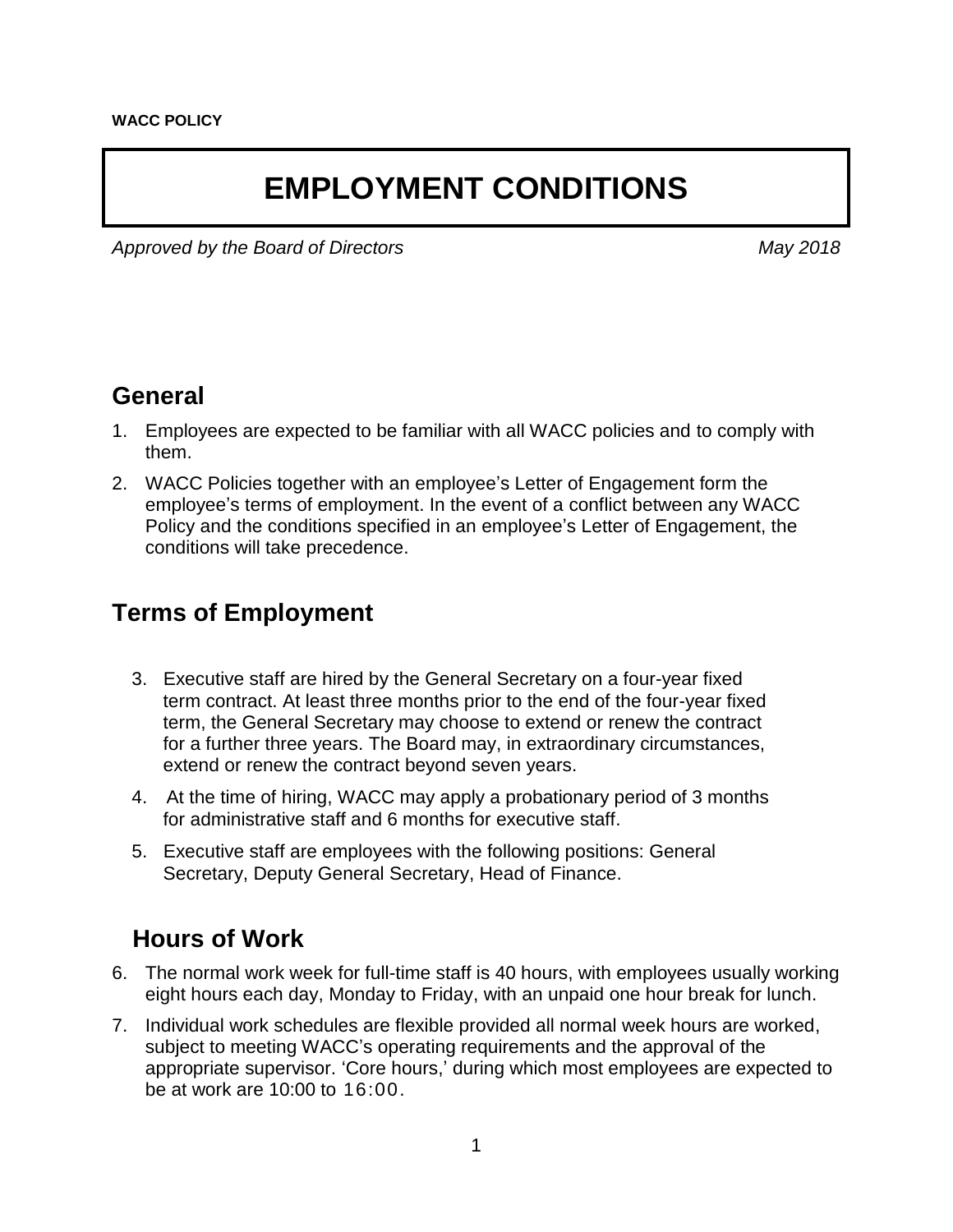#### *Overtime*

- 8. All employees are eligible for time off in lieu of overtime pay, with the exception of employees with managerial status.
- 9. Except as indicated below, where a non-management employee works additional hours beyond their normally scheduled work week, time off in lieu is granted at the rate of one (1) hour for each full hour worked beyond 40 hours per week, and at the rate of one and half (1.5) hours for each full hour worked beyond 44 hours per week, with the requirement that, unless otherwise approved by the General Secretary, time off be taken within one month of the date on which it was earned.

Further, except as indicated below, it is anticipated that Executive staff will often work additional hours beyond 44 hours per week and are therefore granted five (5) days of in lieu time per year.

- 10. Time spent travelling on behalf of WACC outside of normal working hours is considered as additional time worked.
- 11. All overtime worked for which time off in lieu is claimed must be approved in advance by the employee's supervisor and must be recorded on the employee's leave sheet. Employees with managerial status need to obtain approval from the General Secretary. Failure to seek approval in advance of working overtime may be subject to discipline, and repeated failure to seek approval in advance of working overtime may result in dismissal for cause.
- 12. Where overtime work is undertaken at the request of the employee's supervisor, additional Annual Leave is granted at the rate of one and a half hours for each full hour worked on weekends (unless a normally designated work day for the employee), on statutory holidays, or during Congress.

#### Additional Employment

- 13. Full-time members of staff who have additional employment elsewhere are required to notify their supervisor of this, as WACC needs to ensure that such employment will not have an adverse effect on job performance.
- 14. WACC will not grant leave to an employee in order to facilitate additional employment.

## **Statutory Holidays**

- 15. WACC recognises the following Statutory Holidays, and employees are entitled to a paid day off on each of these days:
	- a. New Year's Day (January 1)
	- b. Family Day (Third Monday in February)
	- c. Good Friday (Friday before Easter Sunday)
	- d. Easter Monday (Monday after Easter Sunday)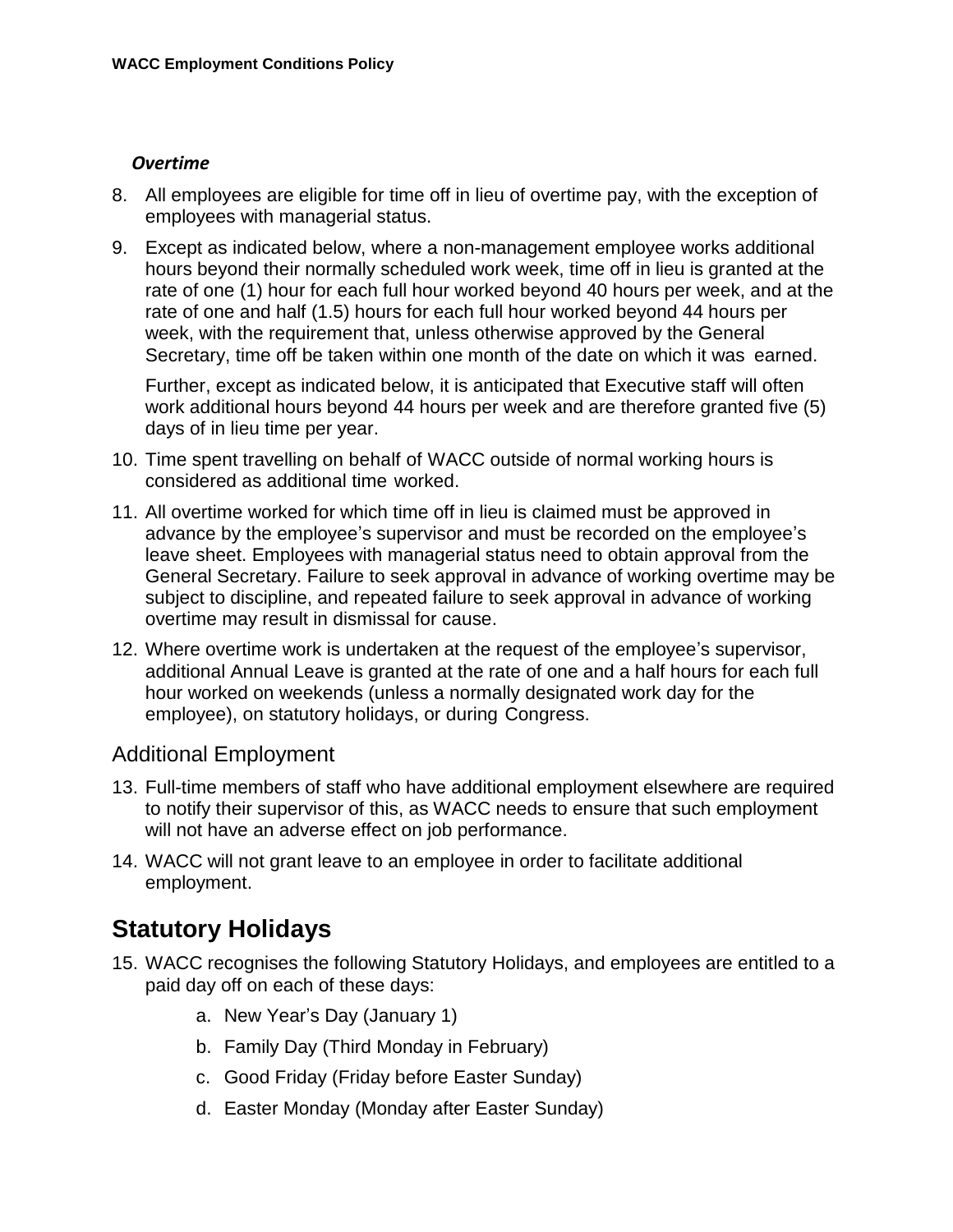- e. Victoria Day (Monday preceding May 25)
- f. Canada Day (July 1)
- g. Civic Holiday (First Monday in August)
- h. Labour Day (First Monday in September)
- i. Thanksgiving Day (Second Monday in October)
- j. Remembrance Day (November 11)
- k. Christmas Day (December 25)
- l. Boxing Day (December 26)
- 16. Where a Statutory Holiday falls on a weekend, WACC will designate another day to be taken as the Statutory Holiday.
- 17. Employees whose normal place of work is not in Canada, may, with the approval of the General Secretary, substitute a local holiday for any Statutory Holiday.
- 18. Over the Christmas period, WACC may grant two additional days of paid leave to all staff to facilitate closing of the offices at that time (see Employee Leave Policy).

## **Absence from Work**

- 19. An employee who will be absent from work for a period of less than half a day, must obtain approval for such absence from his or her supervisor, whenever possible in advance.
- 20. Employees should endeavour to make medical and personal appointments at the beginning or end of the working day and to adjust their working hours to minimise the loss of working time.
- 21. Absences from work of more than half a day are covered by the Employee Leave Policy.
- 22. In the case of any unplanned absence, the employee must ensure that the Administrative Assistant is notified no later than half an hour after the scheduled start of the employees' normal working time.

## **Training and Development**

- 23. WACC is committed to the development of all members of staff to facilitate better performance of their duties. Employees are encouraged to develop job-related skills, and WACC will support them in this as financial and other resources permit.
- 24. Where an employee is required to undertake training in order to develop skills required for new or enhanced responsibilities, or where a need for appropriate training is identified when an employee is hired, WACC will pay the cost of such training and provide the employee with time off in order to participate.
- 25. Training which is not required to fulfil job responsibilities, but which is undertaken by employees to improve their work performance in a way which may benefit WACC,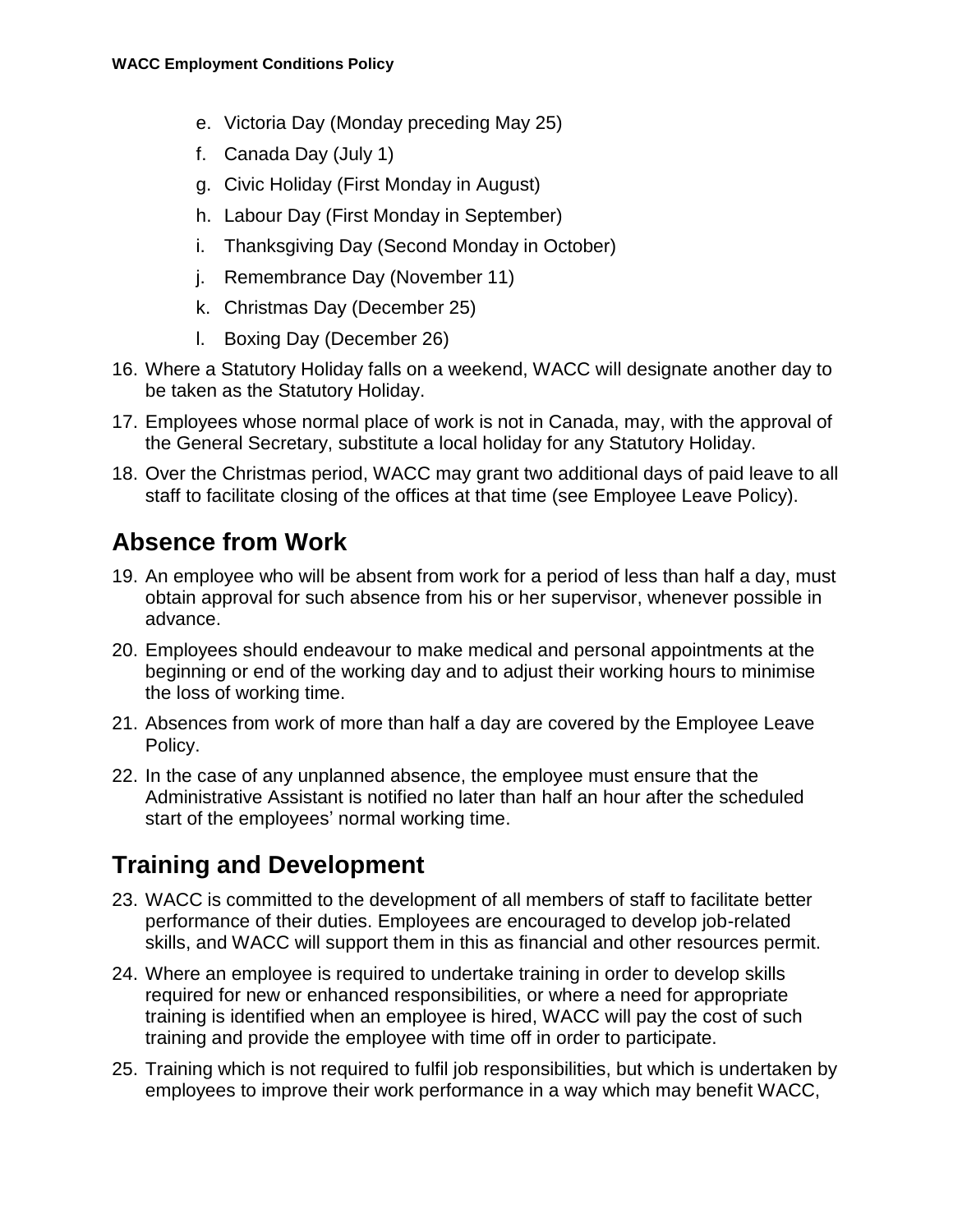may be part-funded and/or the employee may be granted some time off in conjunction with the training. Requests for support for such training are to be directed to the General Secretary through the employee's supervisor.

### **Professional Organisations**

26. When an employee holds personal membership in a recognised professional organisation, he or she may apply to the General Secretary for reimbursement of membership fees. Payment of such fees will only be approved where the membership is directly related to the employee's work for WACC and it is determined that the membership enables the employee to better perform his or her duties.

## **Intellectual Property**

- 27. Any invention made by any person while an employee of WACC belongs, if the invention is related to the employee's work, to WACC.
- 28. An employee must advise WACC promptly of any invention that they may make.
- 29. The copyright in any material produced by an employee in the course of their work belongs to WACC.

## **Termination of Employment**

End of Fixed-Term of Contract

- 30. Unless otherwise extended or renewed in writing, all fixed-term contracts of employment terminate automatically at the end of the term of that contract.
- 31. Fixed-term contracts may also be terminated in accordance with the dismissal provisions herein.

### **Dismissal**

- 32. WACC may terminate an employee at any time for cause, without notice or payment in lieu of notice, or severance pay, except for payment of outstanding wages and vacation pay earned to the date of termination. The Discipline Policy refers to examples of misconduct that may result in a termination for cause.
- 33. WACC may also terminate an employee within his or her probationary period without reason. The terminated probationary employee will have no entitlement to notice, payment in lieu of notice, or severance pay, or any other entitlement, except as strictly required by applicable employment standards legislation.
- 34. Unless otherwise varied by any individual contract, WACC may terminate an employee without cause, by providing notice of termination of employment, or payment in lieu of notice, with such notice based on one month per completed year